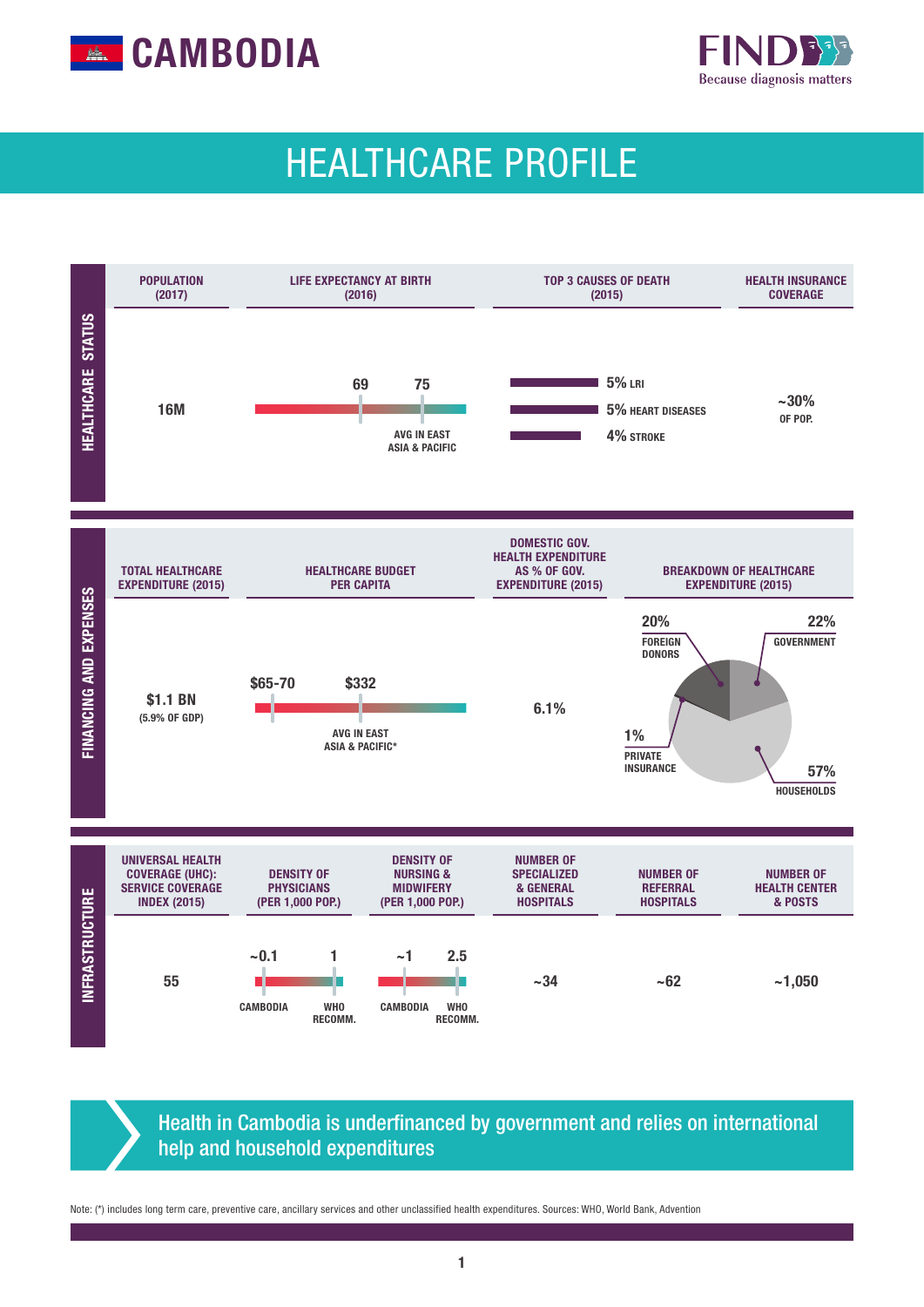

## PUBLIC MALARIA HEALTHCARE INFRASTRUCTURE

#### PUBLIC NATIONAL MALARIA PROGRAM HEALTHCARE INFRASTRUCTURE



#### **COMMENTS**

The public sector dominates for major communicable disease control, yet for most other health services the private health infrastructure is largely preferred over the public.

- People commonly choose to consult private providers ahead of public facilities; if the patient's condition deteriorates, private providers generally refer them to a public facility
- Public healthcare providers generally also work in their own private practice and public facilities often suffer from commodities shortage

Regarding malaria, the government issued the Malaria Elimination Action Framework (MEAF) 2016-2020 that aims to provide universal access and robust coverage for high quality early diagnosis and effective treatment services, ideally delivered within both public and private facilities.

#### The National Malaria Program is organized as follow:

- The CNM sits within the MoH along with other disease programmes
- Provincial malaria teams are made of 1 supervisor and 2 assistants per provincial health department (PHD). There are 21 of them in malaria endemic regions providing complete packages of malaria support and 4 in non-malaria endemic regions providing limited packages (i.e. Health staff training, drugs and diagnostics)
- Operational district malaria teams are made of 1 supervisor and 1-2 assistants per OD. There are 45 OD malaria teams in endemic regions and 38 in non-malaria endemic regions
- Village Malaria Workers (VMWs), Mobile Malaria Workers (MMWs), and local authorities have been deployed to improve the availability and accessibility of malaria services

The National Malaria Program is vertically organized and provides accessibility to malaria services up to the most rural level

Note: (\*) National Center for Parasitology, Entomology and Malaria (CNM). Sources: PMI, MoH, Advention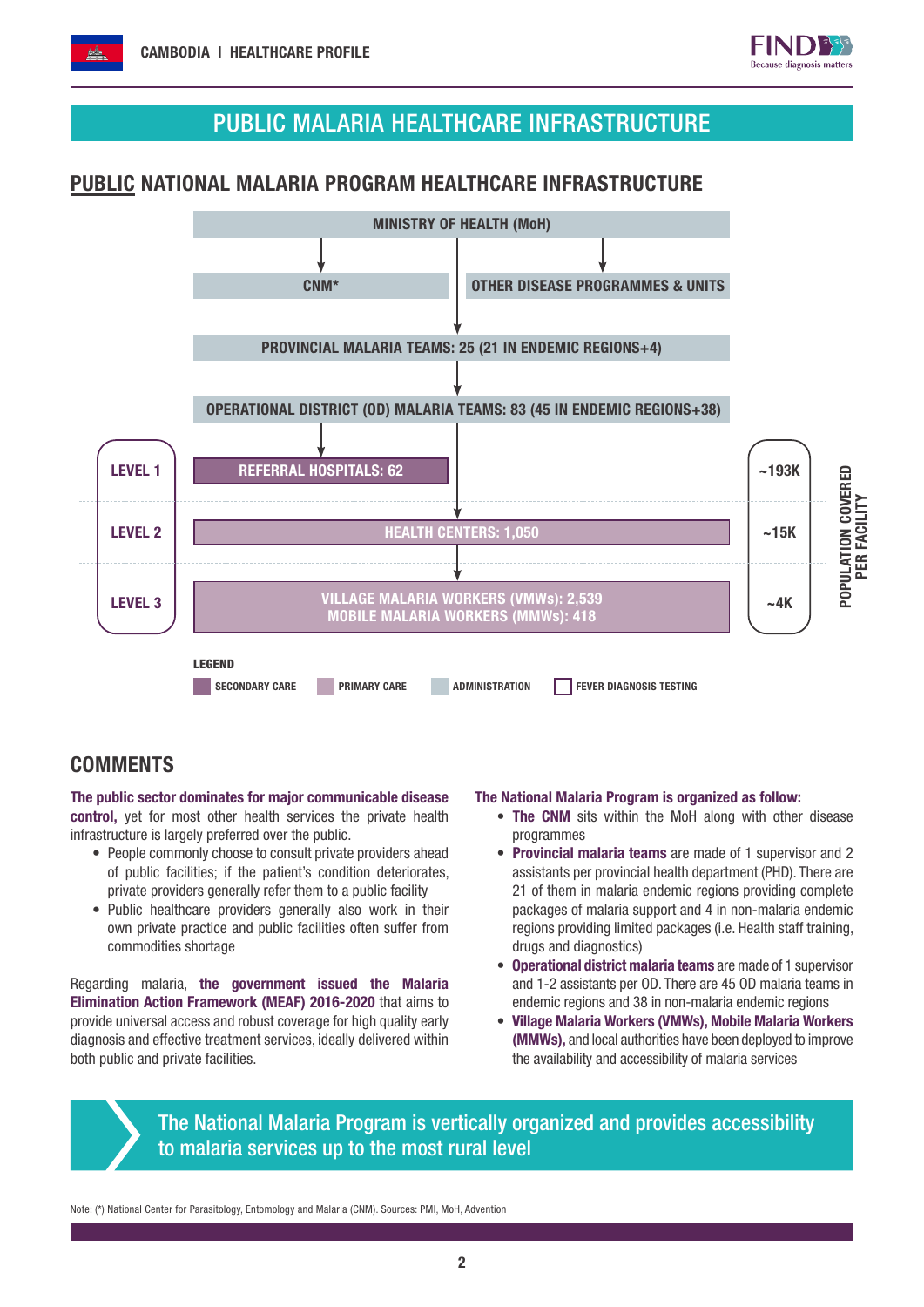



### PRIVATE HEALTHCARE INFRASTRUCTURE

#### FORMAL PRIVATE HEALTHCARE INFRASTRUCTURE, 2012

#### MoH issues licenses for private healthcare facilities



Some private providers offer home-visiting services, including basic medical care and deliveries, especially in rural areas

### INFORMAL PRIVATE HEALTHCARE INFRASTRUCTURE, 2012



#### **COMMENTS**

A substantial share of healthcare services is provided through the private sector, which dominates curative healthcare delivery and has grown rapidly in scope.

#### A large proportion of the licensed private healthcare providers are small practices or one-person enterprises:

- GPs provide clinical consultations and outpatient treatment
- Clinics provide outpatient and inpatient services with at least 10 beds providing various medical specialties and diagnostic services
- Polyclinics provide outpatient and inpatient services with at least 20 beds providing a wide range of specialized services
- Private pharmacies are a frequently accessed and yet inadequate source of treatment

The quality of care of some private providers is questionable and sometimes harmful, and is characterized by improper prescriptions and unnecessary injections and infusions

• In some cases, such as malaria, tuberculosis or immunization services, public–private partnerships (PPPs) have been developed to standardize quality of care and establish pathways between the public and private sectors, though they remain at an early stage of development

Cambodia's "National Strategic Plan for Elimination of Malaria 2011-2025" calls for the gradual prohibition of all antimalarials through the private sector outlets. The ban on treatment at private facilities will be prioritized in areas implementing preelimination activities

• Registered private outlets which can assure directly observed therapy (DOT) and establish reliable referral systems will be permitted to continue functioning

The private sector is growing rapidly but remains under-regulated and includes many unlicensed providers

Malaria services are more controlled and standardized thanks to PPP initiatives

Note: (\*) Plantation Malaria Workers. Sources: Asia Pacific Observatory on Health Systems and Policies, Advention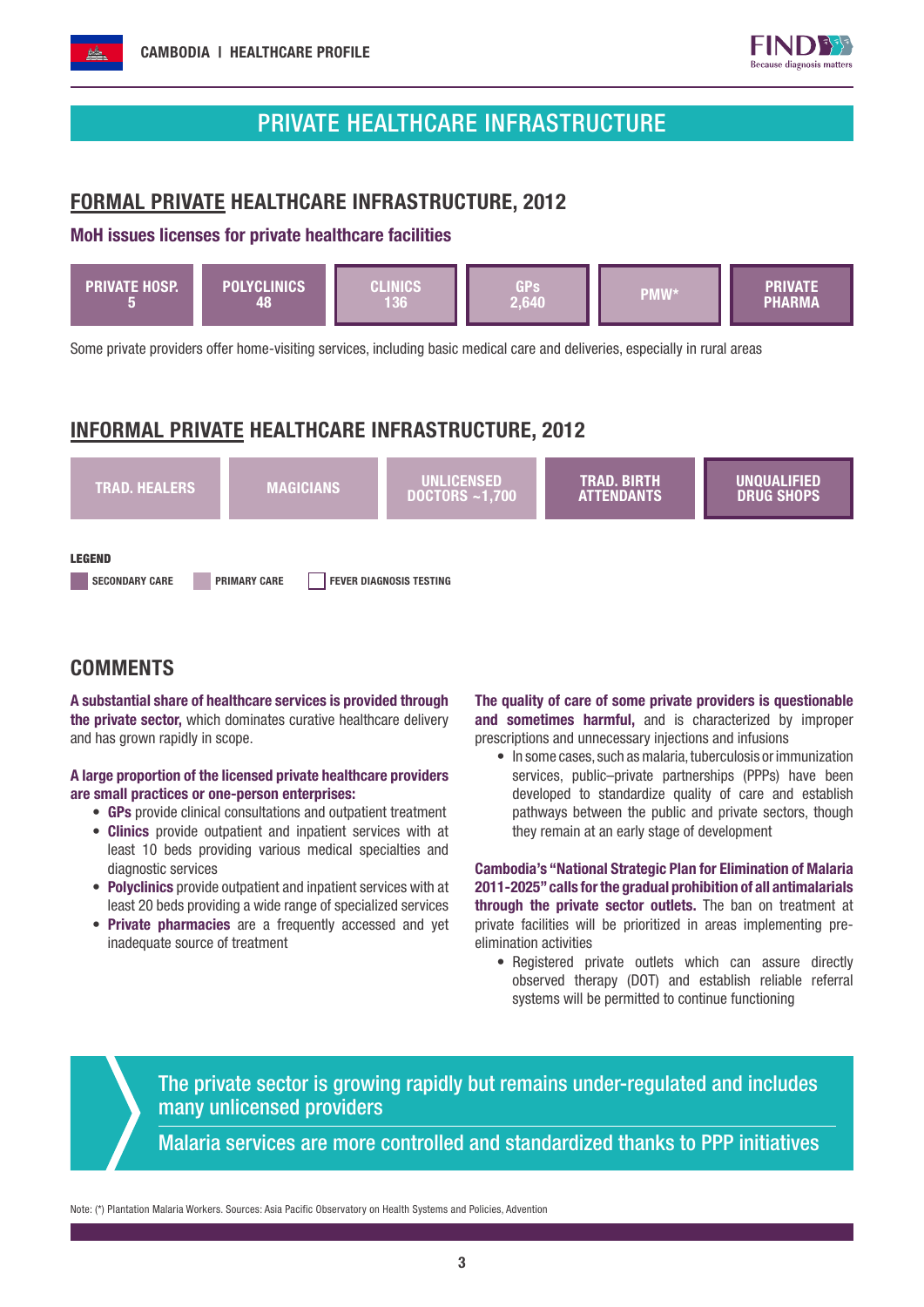

# MALARIA DIAGNOSIS PROVIDERS' BUSINESS MODEL

The Government funds the main health infrastructure and staff while also delivering subsidized care across a standard package of preventive, primary and curative care.

Revenues at public facilities are supplemented by nominal user charges, with funded exemptions widely provided to the poor. A number of demand-side financing schemes provide social health protection, including Health Equity Funds (HEFs), voucher schemes, and voluntary community-based health insurance (CBHI).

The services delivered at public facilities are regulated: the MoH has defined a Minimum Package of Activities (MPA) for Health Centers and a Complementary Package of Activities (CPA) for Referral Hospitals.

The MPA consists mainly of preventive and basic curative services, supplemented by specific activities for disease programmes.

The public health sector provides free access to malaria diagnosis and treatment.

#### PUBLIC HEALTHCARE FACILITIES PRIVATE HEALTHCARE FACILITIES

Private sector costs are covered by patient out-of-pocket (OOP) payments, as private health insurance is very limited.

Malaria diagnosis and treatment is highly subsidized in the private sector. Since 2003, Population Services International (PSI) Cambodia has managed a nationwide subsidized private sector malaria treatment programme in Cambodia. It reaches >1,500 outlets per month that are given access to unbranded subsidized RDTs (Pf/Pv), in line with the national malaria control programme.

In 2011, the CNM and the Ministry of Health (MoH) established a public-private partnership (PPP) programme to further engage the private sector and provide commodities, training, and supervision to registered public-private mix (PPM) providers.

Since 2013, Population Services Khmer (PSK) and other partners have established a network of plantation malaria workers (PMWs) throughout Cambodia, who are provided with the necessary training and supplies for malaria diagnosis and treatment, including free malaria case management for plantation workers. PMWs are required to report their cases either monthly or quarterly in exchange for new supplies.

The public and private sector is mainly funded through OOP except for certain disease programmes, such as malaria, that are government-sponsored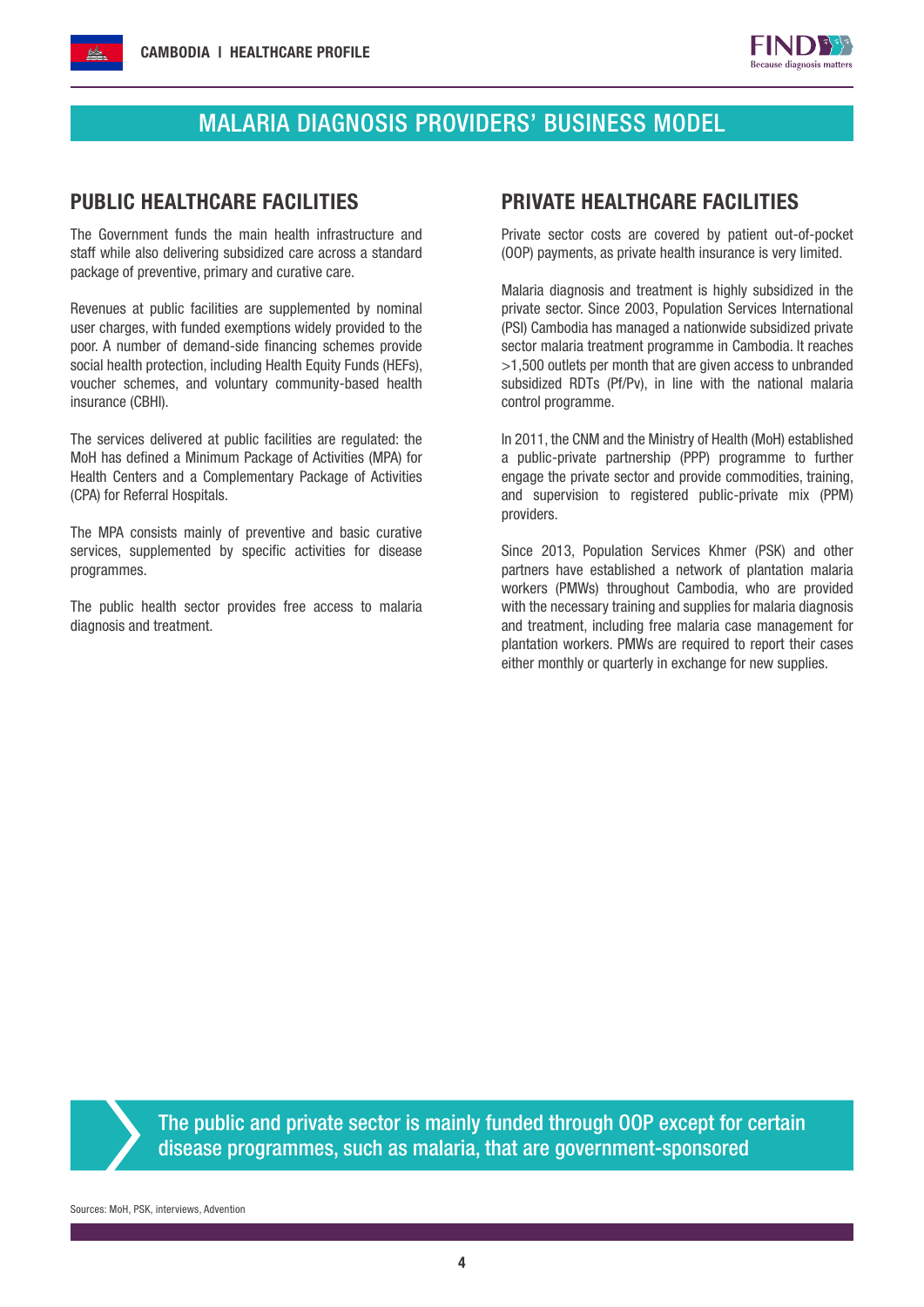



#### HEALTHCARE STAFF AND TRAINING

|                                           | <b>PHYSICIANS</b>                                                                                                                                                                                                                           | <b>NURSES</b>                                                                                                                                                                                                             | <b>VMWs AND MMWs</b>                                                                                                                                                                                                                         |
|-------------------------------------------|---------------------------------------------------------------------------------------------------------------------------------------------------------------------------------------------------------------------------------------------|---------------------------------------------------------------------------------------------------------------------------------------------------------------------------------------------------------------------------|----------------------------------------------------------------------------------------------------------------------------------------------------------------------------------------------------------------------------------------------|
| <b>GENERAL JOB</b><br><b>DESCRIPTION</b>  | Examines in and out patients in line<br>with standard medical procedures using<br>various types of diagnostic mechanisms<br>Administers and prescribes drugs<br>based on examination, test reports and<br>findings and counselling services | Provides nursing care, preventive and<br>curative care<br><b>Triages patients for physician</b><br>consultation and perform basic patient<br>assessment have the ability to prescribe<br>1 <sup>st</sup> line antibiotics | Performs basic malaria education,<br>clinical diagnosis, treatment, DOT and<br>follow up, and referral<br>The MoH intend to expand their role to<br>other diseases too but it is unlikely that<br>they will handle antibiotics in the future |
| <b>MALARIA</b><br><b>SPECIFIC TASKS</b>   | Uses IMCA and IMAI approaches to<br>diagnose through clinical diagnostic<br>and microscopy confirmation for severe<br>cases                                                                                                                 | Triage patients for suspected malaria<br>fevers, take blood sample, perform RDTs<br>and treat                                                                                                                             | Perform malaria RDTs and provide<br>treatment                                                                                                                                                                                                |
| <b>MEDICAL</b><br><b>TRAINING</b>         | 8 years                                                                                                                                                                                                                                     | Registered nurses 3 years<br>Primary nurses 1 year                                                                                                                                                                        | 2 days + monthly meeting<br>for continued education                                                                                                                                                                                          |
| <b>RDT USE</b><br><b>KNOWLEDGE</b>        |                                                                                                                                                                                                                                             |                                                                                                                                                                                                                           |                                                                                                                                                                                                                                              |
| <b>BLOOD SAMPLING</b><br><b>KNOWLEDGE</b> |                                                                                                                                                                                                                                             |                                                                                                                                                                                                                           |                                                                                                                                                                                                                                              |
|                                           | <b>LEGEND</b><br><b>COMPLETE KNOWLEDGE</b><br>NO / VERY LIMITED KNOWLEDGE<br><b>INCOMPLETE / PARTIAL KNOWLEDGE</b><br>Ø                                                                                                                     |                                                                                                                                                                                                                           |                                                                                                                                                                                                                                              |

The health workforce relies strongly on nurses, with 3.5 nurses per doctor. At central and provincial levels, medical doctors are the largest component of the health staff, while in rural areas nurses prevail. >40% of general medical practitioners are located at central-level facilities.

About two thirds of the private providers with formal training, including medical doctors and nurses, are also public employees. Private practice is usually a supplement to inadequate salaries and often involves conflict of interest, which leads to absenteeism in public facilities.

According to a 2016 study, VMWs are usually trusted and appreciated by the community. Nevertheless, they reported that this is often eroded when a patient presenting with fever and other malaria symptoms tests negative for malaria. Protocol dictates that such patients must be referred to the nearest health center, which is often inaccessible. Patients want and sometimes demand treatment from VMWs/MMWs for other illnesses, and workers are frustrated when they cannot provide it.

"VMWs have a major role in malaria elimination but as the malaria burden decreases, they might be useful for other diseases too. Yet, their training is so little, I doubt they will be able to prescribe antibiotics." CNM, Cambodia, Lab expert 1

Nurses and VMWs have a central role in malaria fighting in Cambodia Community trust in VMWs would be reinforced if they had tools to treat nonmalarial fevers rather than referring them to a higher and often inaccessible level

Sources: Malaria Journal, MoH, interviews, Advention